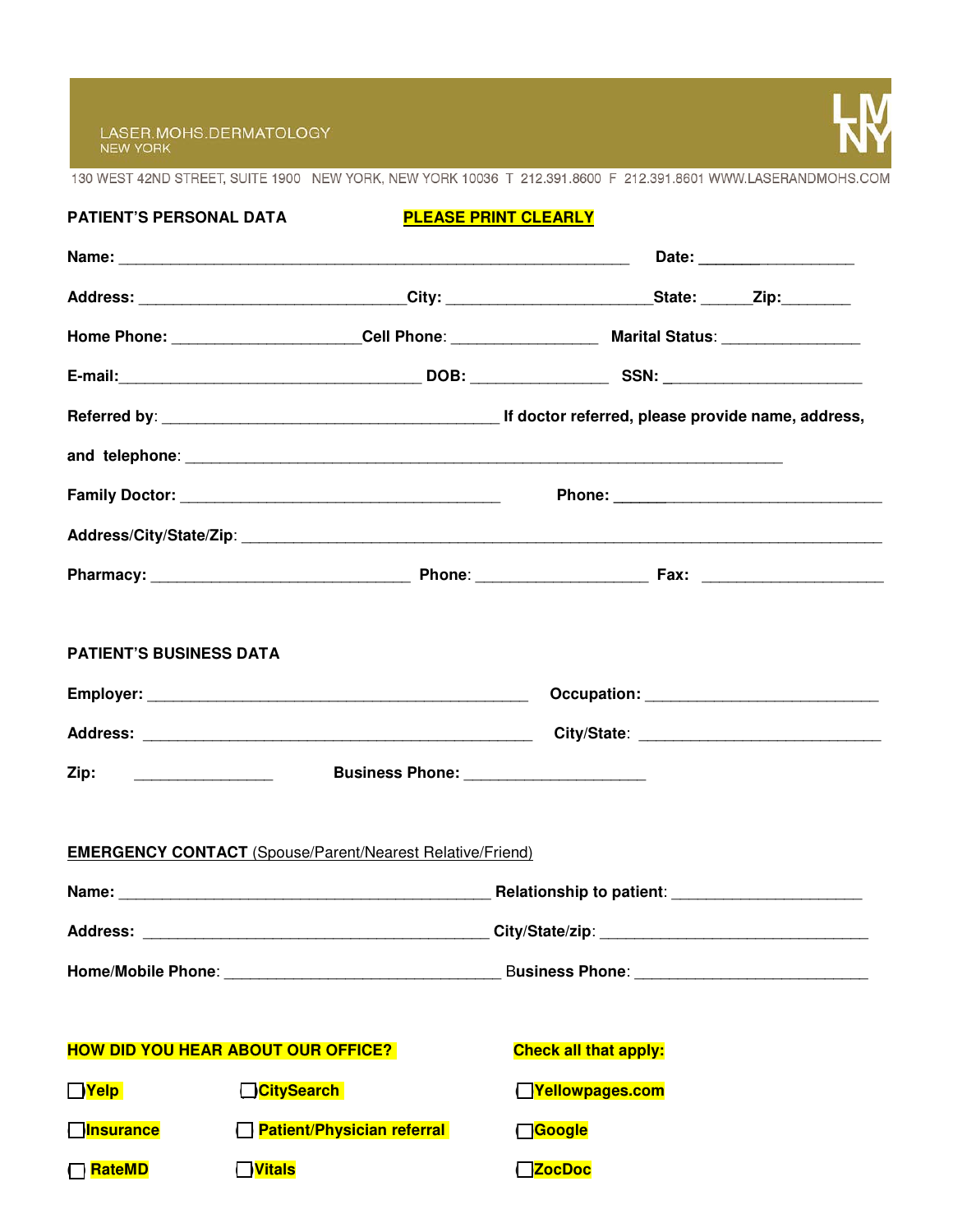LASER.MOHS.DERMATOLOGY<br>NEW YORK



130 WEST 42ND STREET, SUITE 1900 NEW YORK, NEW YORK 10036 T 212.391.8600 F 212.391.8601 WWW.LASERANDMOHS.COM

| <b>PATIENT INFORMATION</b>                                                                                                                                                                                                                                         |  |  |  |  |
|--------------------------------------------------------------------------------------------------------------------------------------------------------------------------------------------------------------------------------------------------------------------|--|--|--|--|
| <b>Patient Name: Example 2019</b>                                                                                                                                                                                                                                  |  |  |  |  |
| <b>Last Total Skin Exam:</b> And Allen And Allen And Allen And Allen And Allen And Allen A                                                                                                                                                                         |  |  |  |  |
|                                                                                                                                                                                                                                                                    |  |  |  |  |
| <b>Reason for Consultation:</b>                                                                                                                                                                                                                                    |  |  |  |  |
| <b>Location:</b> with the control of the control of the control of the control of the control of the control of the control of the control of the control of the control of the control of the control of the control of the contro<br>Duration: days wks mths yrs |  |  |  |  |
| Check ALL that apply:<br>  Persistent   Episodic   Recurrent   Bleeding   Scabbing/Crusting                                                                                                                                                                        |  |  |  |  |
| ]Burning □Itching □Flaking □Redness □Blisters □Spreading<br>□New Lesions     □Change in Color/Shape    □Roughness □Painful                                                                                                                                         |  |  |  |  |
| Check ALL that apply or write N/A to the ones that do not apply to you.                                                                                                                                                                                            |  |  |  |  |

| <b>MEDICATIONS</b> | <b>SOCIAL HISTORY</b>     | <b>FAMILY HISTORY</b>       | <b>ALLERGIES</b>   |
|--------------------|---------------------------|-----------------------------|--------------------|
| <b>NONE</b>        | Married                   | 1 NONE                      | 1 NONE             |
|                    | Widowed                   | MELANOMA                    | 1 ASPIRIN          |
|                    | Divorced                  | <b>TDYSPLASTIC NEVI</b>     | <b>TPENICILLIN</b> |
|                    | Single                    |                             | I SULFA            |
|                    | Partnered                 | <b>PACEMAKER: YONO</b>      | <b>LATEX</b>       |
| <b>Occupation:</b> | Height:<br><b>Weight:</b> | <b>PRE MEDICATION: YONG</b> |                    |

| <b>MEDICAL HX</b>                 | <b>IHIV</b>                | <b>SURGERIES</b>              |
|-----------------------------------|----------------------------|-------------------------------|
| <b>NONE</b>                       | <b>TASTHMA</b>             | <b>TNONE</b>                  |
| $\Box$ CANCER                     | <b>TCHOLESTEROL</b>        |                               |
| <b>TRADIATION</b>                 | <b>THYROID DISEASE</b>     |                               |
| <b>BLOOD TRANSFUSION</b>          | <b>TCARDIAC DISEASE</b>    |                               |
| <b>TCOLLAGEN VASCULAR DISEASE</b> | HEPATITIS AOBOCO           | Tanning Beds: ONo OYes        |
| <b>TBLEEDING DIATHESES</b>        | <b>HIGH BLOOD PRESSURE</b> | <b>Smoke: OCig OCigar ONo</b> |
| <b>TDIABETES</b>                  | <b>TOTHER</b>              | Alcohol: OSocial ODaily ONo   |

**Who should we thank for referring you:**\_\_\_\_\_\_\_\_\_\_\_\_\_\_\_\_\_\_\_\_\_\_\_\_\_\_\_\_\_\_\_\_\_\_\_\_\_\_\_\_\_\_\_\_\_\_\_\_\_\_

**Past Cosmetic Procedures:**( )**Laser** ( )**Botox** ( )**Fillers** ( )**Peels** ( )**Blepharoplasty** ( )**Face Lift** ( )**Tattoo**

**If Women**: Menses: O Regular (O Irregular Last Menstrual Period: \_\_\_\_\_\_\_ Pregnant: YONO **Breastfeeding: YONO**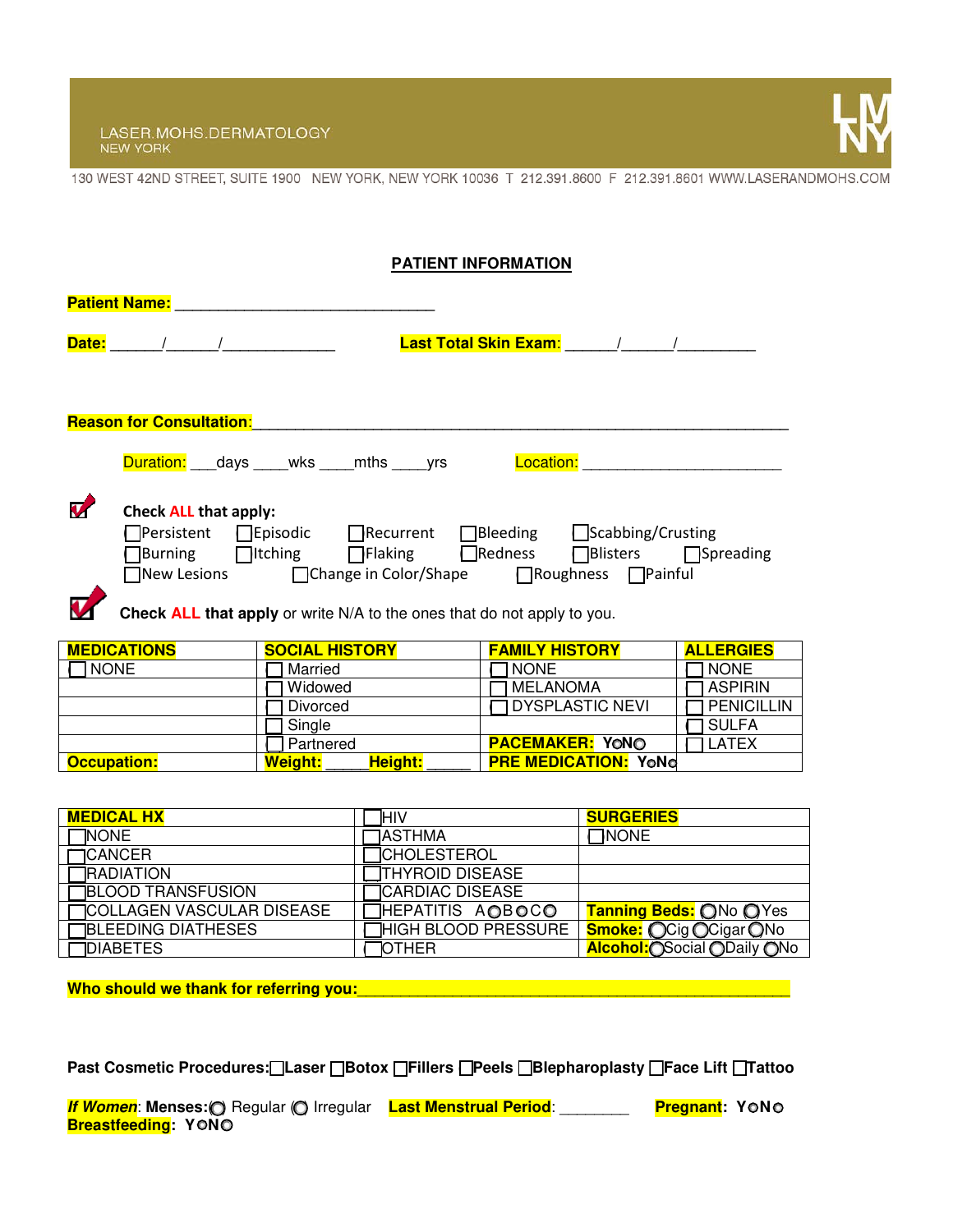

130 WEST 42ND STREET, SUITE 1900 NEW YORK, NEW YORK 10036 T 212.391.8600 F 212.391.8601 WWW.LASERANDMOHS.COM

### **INSURANCE ACCEPTANCE AGREEMENT**

#### **IN-NETWORK/OUT OF NETWORK AND/OR PRIVATE INDEMNITY INSURANCE ALLOWANCE AGREEMENT:**

I fully understand that, even though I have a referral authorization from my primary care physician, if my insurance carrier deems that the visit/procedure is cosmetic or not medically necessary, I will accept full responsibility for payment. In addition, should my carrier deny payment due to the fact that I have a pre-existing condition, I will accept full responsibility for payment. Accepting your insurance allowance means that you are responsible for the payment of all deductible and co-insurance(s), if applicable, which is the difference between the insurance carrier approved/allowed amount and the paid amount. Each individual has an annual deductible amount which must be satisfied prior to insurance benefits commencing. If my insurance carrier determines that the visit/procedure is deemed cosmetic or not medically necessary, I will accept full responsibility for payment. In conclusion, should my carrier deny payment due to the fact that I have a pre-existing condition, I will accept full responsibility for payment.

### **ALL PATIENTS PLEASE READ AND SIGN THE FOLLOWING:**

If I have unknowingly provided the incorrect information, such as the primary carrier, effective date of coverage or I have not provided your office with necessary identification card and/or referral authorization at the time services are rendered, I agree to be fully responsible for the charges incurred. Furthermore, if it is later ascertained that I am insured by a carrier of which you are not a participating provider, I understand that I will only be reimbursed the insurance payment issued and not the charges I have incurred and paid.

I authorize the release of any information necessary to process my insurance claim. I request that payment be made directly to the physician for services rendered. A copy of this authorization may be used in place of the original. This is also an authorization for the doctor to take, or direct to be taken, any photograph required for the completion or records. These photographs shall be the sole property of Dr. Quintana and may be used for educational or promotional purposed. It is also understood that these photographs may be used in medical or lay publications or shown at scientific meetings. The patient's identity will be concealed.

I am aware that the office policy states that I must notify the office at least 24 hours in advance, should I need to reschedule my appointment. In the event that I do not call the office within 24 hours of my scheduled appointment or I simply do not show, I understand that I will be billed \$25<sup>\*</sup> for that visit and I will accept full financial for that payment. \*\$50 is billed for cosmetic/aesthetic appointment not canceled 24 hours in advance.

**PATIENT'S SIGNATURE: \_\_\_\_\_\_\_\_\_\_\_\_\_\_\_\_\_\_\_\_\_\_\_\_\_\_\_\_\_\_\_\_\_\_\_\_\_\_ DATE: \_\_\_\_\_\_\_\_\_\_\_\_\_**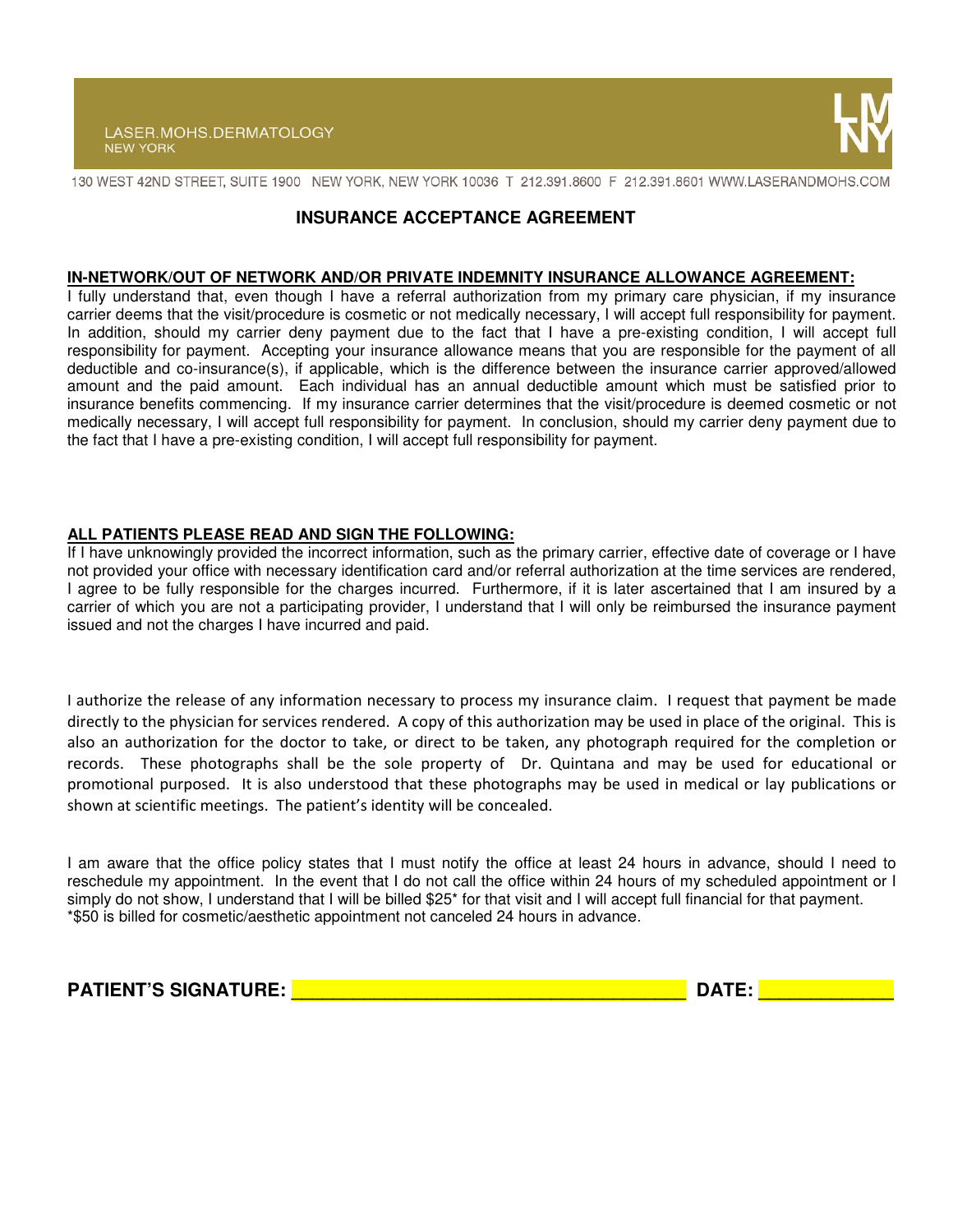LASER.MOHS.DERMATOLOGY<br>NEW YORK



130 WEST 42ND STREET, SUITE 1900 NEW YORK, NEW YORK 10036 T 212.391.8600 F 212.391.8601 WWW.LASERANDMOHS.COM

| Date:                           |                                                                         |                                                                                                                                                                                                                                                                                                                                                                                                                                                                                                       |  |
|---------------------------------|-------------------------------------------------------------------------|-------------------------------------------------------------------------------------------------------------------------------------------------------------------------------------------------------------------------------------------------------------------------------------------------------------------------------------------------------------------------------------------------------------------------------------------------------------------------------------------------------|--|
| <b>Patient:</b>                 |                                                                         |                                                                                                                                                                                                                                                                                                                                                                                                                                                                                                       |  |
| $ID#$ :                         |                                                                         |                                                                                                                                                                                                                                                                                                                                                                                                                                                                                                       |  |
| <b>DOS:</b>                     |                                                                         |                                                                                                                                                                                                                                                                                                                                                                                                                                                                                                       |  |
| <b>CLAIM #:</b>                 |                                                                         |                                                                                                                                                                                                                                                                                                                                                                                                                                                                                                       |  |
|                                 | I hereby authorize Dr. Adelle Quintana to appeal my insurance company's |                                                                                                                                                                                                                                                                                                                                                                                                                                                                                                       |  |
|                                 |                                                                         | determination                                                                                                                                                                                                                                                                                                                                                                                                                                                                                         |  |
| concerning                      |                                                                         | on my behalf, as my                                                                                                                                                                                                                                                                                                                                                                                                                                                                                   |  |
|                                 |                                                                         | designated representative, and as part of the appeal, I hereby authorize my insurance company                                                                                                                                                                                                                                                                                                                                                                                                         |  |
|                                 |                                                                         | to disclose and furnish to my designated representative:                                                                                                                                                                                                                                                                                                                                                                                                                                              |  |
| valid for a period of one year. |                                                                         | All medical and financial information contained in my insurance file including but not limited to treatment for VD,<br>alcoholism, drug abuse, abortion, mental disorder, or development disability, Cancer & HIV status relating to my exam,<br>treatment and hospital confinement in connection with the determination which is being appealed. I understand this<br>information is privileged and confidential and will only be released as specified in this authorization. This authorization is |  |
|                                 | Signature of Member/Legal Guardian                                      | Date                                                                                                                                                                                                                                                                                                                                                                                                                                                                                                  |  |
| Signature of witness            |                                                                         | Date                                                                                                                                                                                                                                                                                                                                                                                                                                                                                                  |  |
|                                 | Name of Designated Representative (Office Use)                          | Date                                                                                                                                                                                                                                                                                                                                                                                                                                                                                                  |  |
|                                 | Title (Staff) or Relationship to Member                                 |                                                                                                                                                                                                                                                                                                                                                                                                                                                                                                       |  |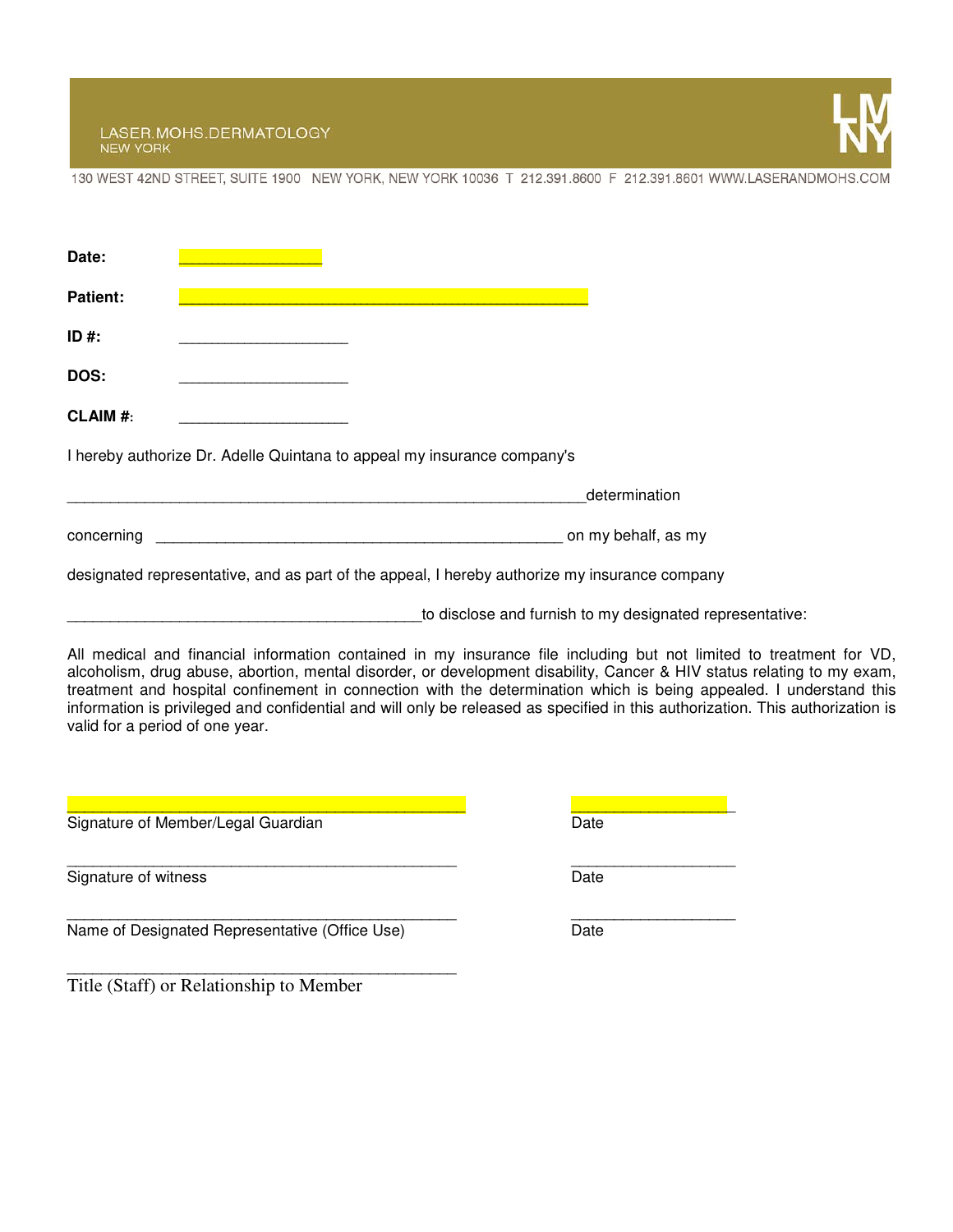#### LASER.MOHS.DERMATOLOGY **NEW YORK**



130 WEST 42ND STREET, SUITE 1900 NEW YORK, NEW YORK 10036 T 212.391.8600 F 212.391.8601 WWW.LASERANDMOHS.COM

# **HIPAA Consent Form**

This consent form allows Laser and Mohs Surgery of New York to use and disclose information about me protected under the Health Insurance Portability and Accountability Act of 1996. This information may be used or disclosed to carry out treatment, payment or health care operations.

Laser and Mohs Surgery has provided me with a Notice of Privacy Practices, which more completely describes such uses and disclosures. It provided this notice prior to my signing the form in accordance with my right to review its practices before signing consent.

I understand that the terms of the Notice of Privacy Practices may change and that I may obtain revised notices by mail or by an update on our web site.

I understand that I have the right to request, now and in the future, how protected health information is used or disclosed to carry out treatment, payment and health care operations. I understand that while Laser and Mohs Surgery is not required to agree to my requested restrictions, if it does agree, it is bound by that agreement.

I understand that at any time I have the right to revoke this consent provided that I do so in writing, but that the service may still use information to complete any actions that it began prior to my revoking consent and which rely on my protected health information.

I understand that Laser and Mohs Surgery of New York may refuse me further service if I revoke the consent.

I request the following individuals to have access to my medical records, information on my condition, and any of my protected health information:

Patient's Name

\_\_\_\_\_\_\_\_\_\_\_\_\_\_\_\_\_\_\_\_\_\_\_\_\_\_\_\_\_\_\_\_\_\_\_\_\_\_\_\_\_\_\_\_\_ \_\_\_\_\_\_\_\_\_\_\_\_\_\_\_\_\_\_\_\_\_\_\_\_\_\_\_ Patient's Signature (Legal Guardian if a minor) Date

 $\overline{\phantom{a}}$  , and the set of the set of the set of the set of the set of the set of the set of the set of the set of the set of the set of the set of the set of the set of the set of the set of the set of the set of the s

Privacy Office (For office use) **Date** Date of the United States of the United States of the United States of the United States of the United States of the United States of the United States of the United States of the Uni

\_\_\_\_\_\_\_\_\_\_\_\_\_\_\_\_\_\_\_\_\_\_\_\_\_\_\_\_\_\_\_\_\_\_\_\_\_\_\_\_\_\_\_\_\_ \_\_\_\_\_\_\_\_\_\_\_\_\_\_\_\_\_\_\_\_\_\_\_\_\_\_